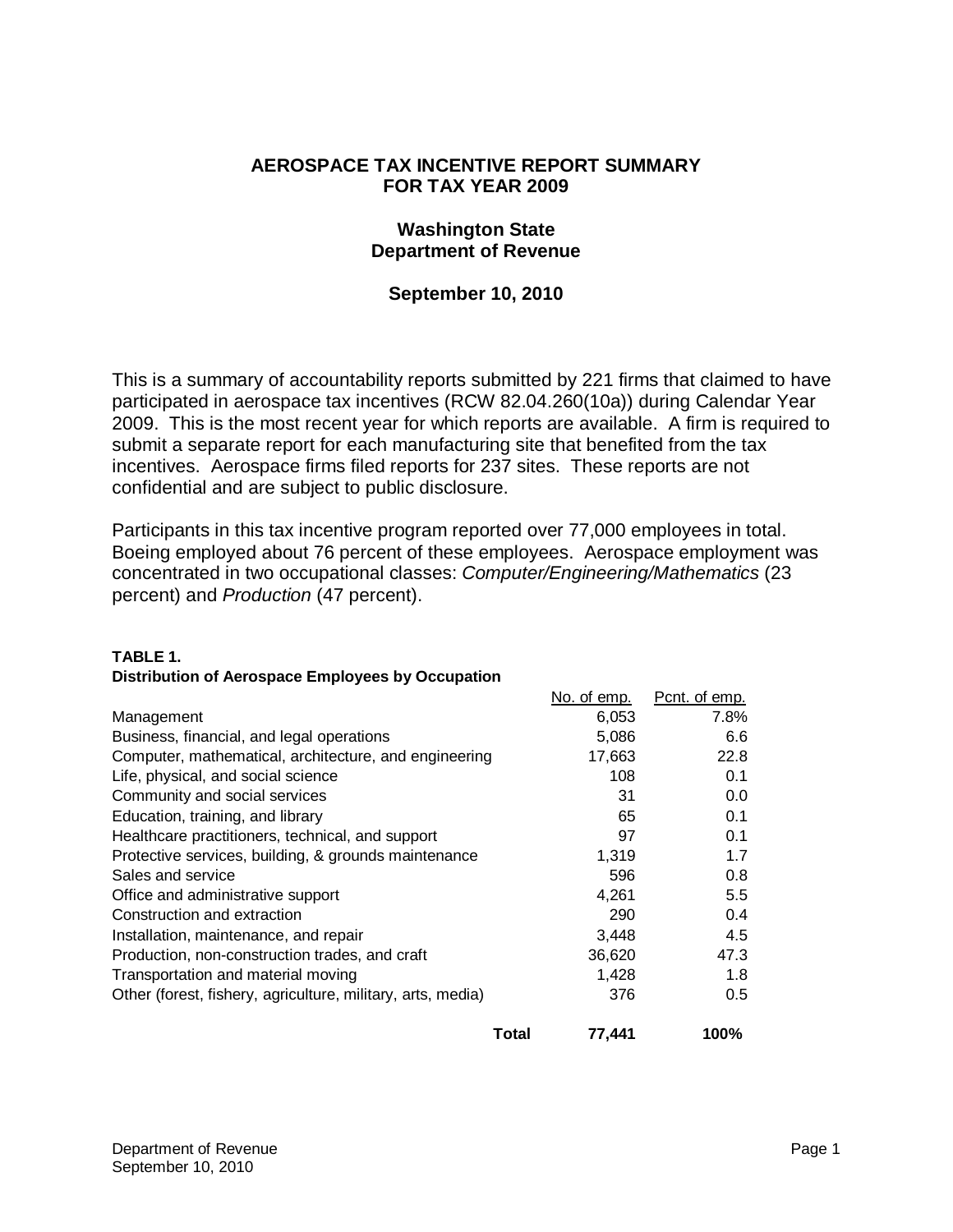As shown in Table 2, over 64 percent of employees in the aerospace industry earned more than \$30 an hour in wages. Notably, 94 percent of management employees and 92 percent of employees in the area of *Computer/Engineering/Mathematics* earned over \$30 an hour. Among the lower paid, about 15 percent of the employees in *Protective Services, Building, & Grounds Maintenance* and 19 percent of workers in the *Other*  classification made \$15 (or less) an hour.

#### **TABLE 2.**

#### **Percentage Distribution of Employees by Occupation and Wage Bands (All Firms)**

|                                                             | Min     |                  |         |         |         |
|-------------------------------------------------------------|---------|------------------|---------|---------|---------|
|                                                             | Wage    | \$10.01          | \$15.01 | \$20.01 | \$30.01 |
|                                                             | to \$10 | to \$15          | to \$20 | to \$30 | & Over  |
| Management                                                  | 0.1%    | 1.8%             | 0.6%    | 3.3%    | 94.2%   |
| Business, financial, and legal operations                   | 0.0     | 0.2              | 1.2     | 19.5    | 79.2    |
| Computer, mathematical, architecture, & engineering         | 0.0     | 0.3              | 0.7     | 6.8     | 92.2    |
| Life, physical, and social science                          | 0.0     | 2.8              | 2.8     | 19.6    | 74.8    |
| Community and social services                               | 0.0     | 0.0              | 0.0     | 3.0     | 97.0    |
| Education, training, and library                            | 0.0     | 9.2              | 4.6     | 19.9    | 66.3    |
| Healthcare practitioners, technical, and support            | 0.0     | 0.0              | 10.5    | 26.7    | 63.1    |
| Protective services, building, & grounds maintenance        | 0.3     | 14.5             | 10.5    | 25.7    | 49.4    |
| Sales and service                                           | 0.3     | 3.3 <sub>2</sub> | 12.9    | 26.9    | 56.5    |
| Office and administrative support                           | 0.4     | 6.5              | 17.2    | 34.5    | 41.5    |
| Construction and extraction                                 | 0.0     | 0.0              | 0.0     | 16.0    | 84.0    |
| Installation, maintenance, and repair                       | 0.0     | 4.7              | 4.0     | 23.0    | 68.2    |
| Production, non-construction trades, and craft              | 0.8     | 8.2              | 21.3    | 22.4    | 47.1    |
| Transportation and material moving                          | 1.1     | 4.4              | 6.0     | 42.3    | 46.3    |
| Other (forest, fishery, agriculture, military, arts, media) | $2.2\,$ | 17.2             | 19.1    | 18.0    | 43.5    |
| <b>Total</b>                                                | 345     | 3,965            | 9,287   | 14,146  | 49,666  |
| Percent of Total (%)                                        | 0.4     | 5.1              | 12.0    | 18.3    | 64.1    |

Table 3 shows that Boeing paid 76 percent of its employees over \$30 an hour. Table 4 shows that other aerospace firms paid only 25 percent of their employees at this level. At the other end of the wage scale, less than 1 percent of Boeing employees were paid \$15 (or less) an hour, while other firms in the industry paid 22 percent of their employees this much. These results confirm the belief that Boeing generally pays its employees better than other firms.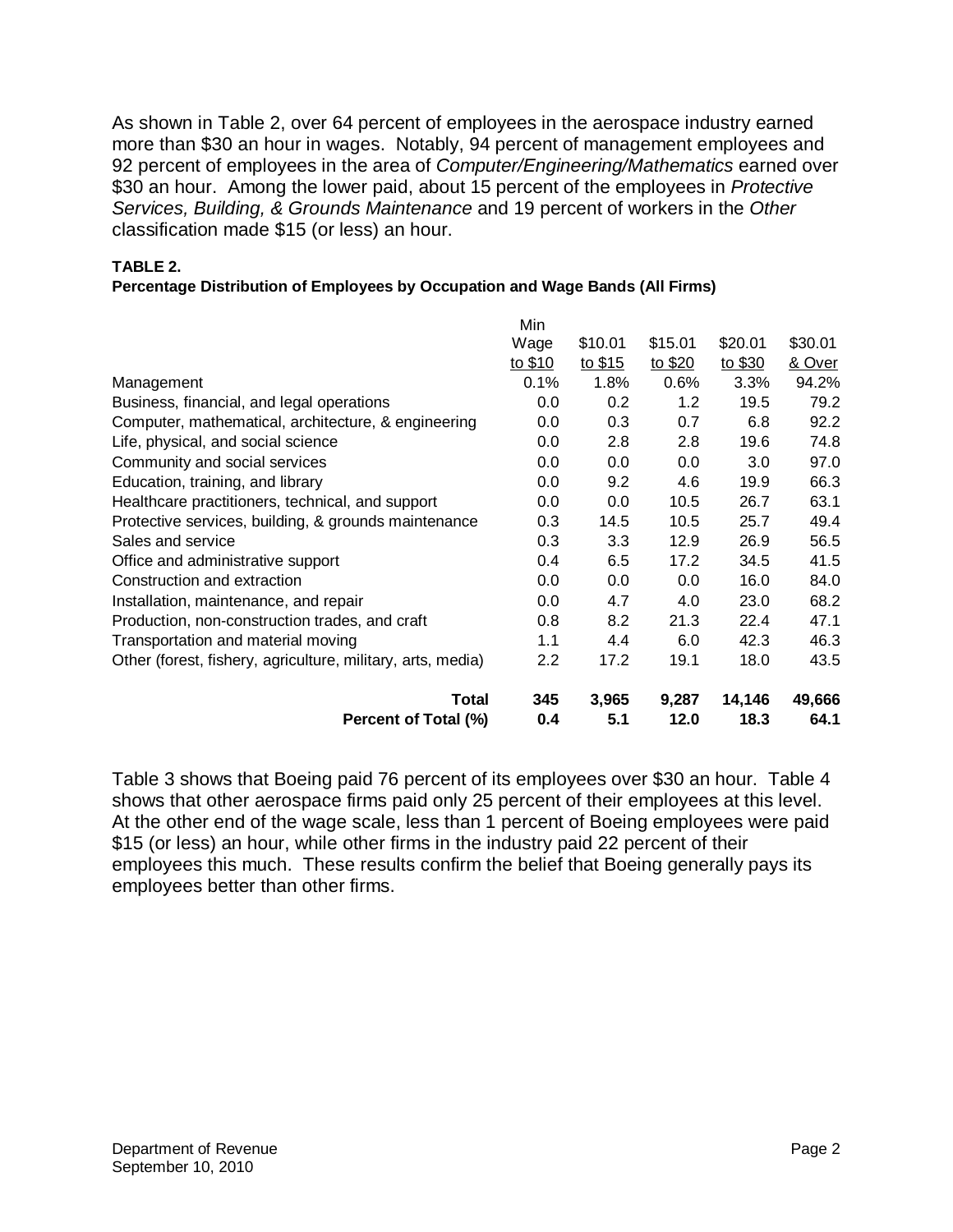#### **TABLE 3. Percentage Distribution of Employees by Occupation and Wage Bands (Boeing)**

|                                                             | Min     |         |                  |         |         |
|-------------------------------------------------------------|---------|---------|------------------|---------|---------|
|                                                             | Wage    | \$10.01 | \$15.01          | \$20.01 | \$30.01 |
|                                                             | to \$10 | to \$15 | to \$20          | to \$30 | & Over  |
| Management                                                  | 0.0%    | 0.0%    | 0.5%             | 0.5%    | 99.0%   |
| Business, financial, and legal operations                   | 0.0     | 0.0     | 0.3              | 18.2    | 81.5    |
| Computer, mathematical, architecture, & engineering         | 0.0     | 0.0     | 0.2 <sub>0</sub> | 3.7     | 96.2    |
| Life, physical, and social science                          | 0.0     | 0.0     | 0.0              | 16.1    | 83.9    |
| Community and social services                               | 0.0     | 0.0     | 0.0              | 3.0     | 97.0    |
| Education, training, and library                            | 0.0     | 0.0     | 3.0              | 21.0    | 76.0    |
| Healthcare practitioners, technical, and support            | 0.0     | 0.0     | 11.1             | 24.9    | 64.4    |
| Protective services, building, & grounds maintenance        | 0.0     | 13.1    | 9.7              | 25.0    | 52.6    |
| Sales and service                                           | 1.3     | 9.8     | 3.7              | 6.1     | 79.2    |
| Office and administrative support                           | 0.0     | 0.3     | 8.1              | 33.9    | 57.7    |
| Construction and extraction                                 | 0.0     | 0.0     | 0.0              | 16.0    | 84.0    |
| Installation, maintenance, and repair                       | 0.0     | 0.0     | 0.0              | 13.2    | 86.8    |
| Production, non-construction trades, and craft              | 0.0     | 0.0     | 16.6             | 21.0    | 62.3    |
| Transportation and material moving                          | 0.0     | 0.0     | 0.6              | 45.9    | 53.5    |
| Other (forest, fishery, agriculture, military, arts, media) | 0.0     | 0.0     | 5.6              | 35.2    | 59.6    |
| <b>Total</b>                                                | 1       | 175     | 4,759            | 9,133   | 45,064  |
| Percent of Total (%)                                        | 0.0     | 0.3     | 8.0              | 15.4    | 76.2    |

#### **TABLE 4.**

## **Percentage Distribution of Employees by Occupation and Wage Bands (Non-Boeing)**

|                                                             | Min     |         |         |         |         |
|-------------------------------------------------------------|---------|---------|---------|---------|---------|
|                                                             | Wage    | \$10.01 | \$15.01 | \$20.01 | \$30.01 |
|                                                             | to \$10 | to \$15 | to \$20 | to \$30 | & Over  |
| Management                                                  | 0.3%    | 7.7%    | 0.9%    | 12.6%   | 78.6%   |
| Business, financial, and legal operations                   | 0.3     | 2.8     | 13.9    | 38.0    | 45.1    |
| Computer, mathematical, architecture, & engineering         | 0.0     | 1.9     | 4.3     | 27.3    | 66.6    |
| Life, physical, and social science                          | 0.0     | 21.7    | 21.7    | 42.9    | 14.3    |
| Community and social services                               | 0.0     | 0.0     | 0.0     | 0.0     | 0.0     |
| Education, training, and library                            | 0.0     | 18.8    | 6.3     | 18.7    | 56.3    |
| Healthcare practitioners, technical, and support            | 0.0     | 0.0     | 0.0     | 60.0    | 40.2    |
| Protective services, building, & grounds maintenance        | 4.0     | 31.9    | 19.9    | 34.1    | 10.1    |
| Sales and service                                           | 0.2     | 2.4     | 14.3    | 30.1    | 53.0    |
| Office and administrative support                           | 0.9     | 14.4    | 29.0    | 35.3    | 20.5    |
| Construction and extraction                                 | 0.0     | 0.0     | 0.0     | 0.0     | 0.0     |
| Installation, maintenance, and repair                       | 0.1     | 19.1    | 16.3    | 52.9    | 11.7    |
| Production, non-construction trades, and craft              | 2.8     | 29.2    | 33.4    | 26.0    | 8.6     |
| Transportation and material moving                          | 7.6     | 31.7    | 39.8    | 19.9    | 1.0     |
| Other (forest, fishery, agriculture, military, arts, media) | 2.8     | 21.5    | 22.3    | 13.8    | 39.6    |
| <b>Total</b>                                                | 344     | 3,789   | 4,528   | 5,013   | 4,602   |
| Percent of Total (%)                                        | 1.9     | 20.7    | 24.8    | 27.4    | 25.2    |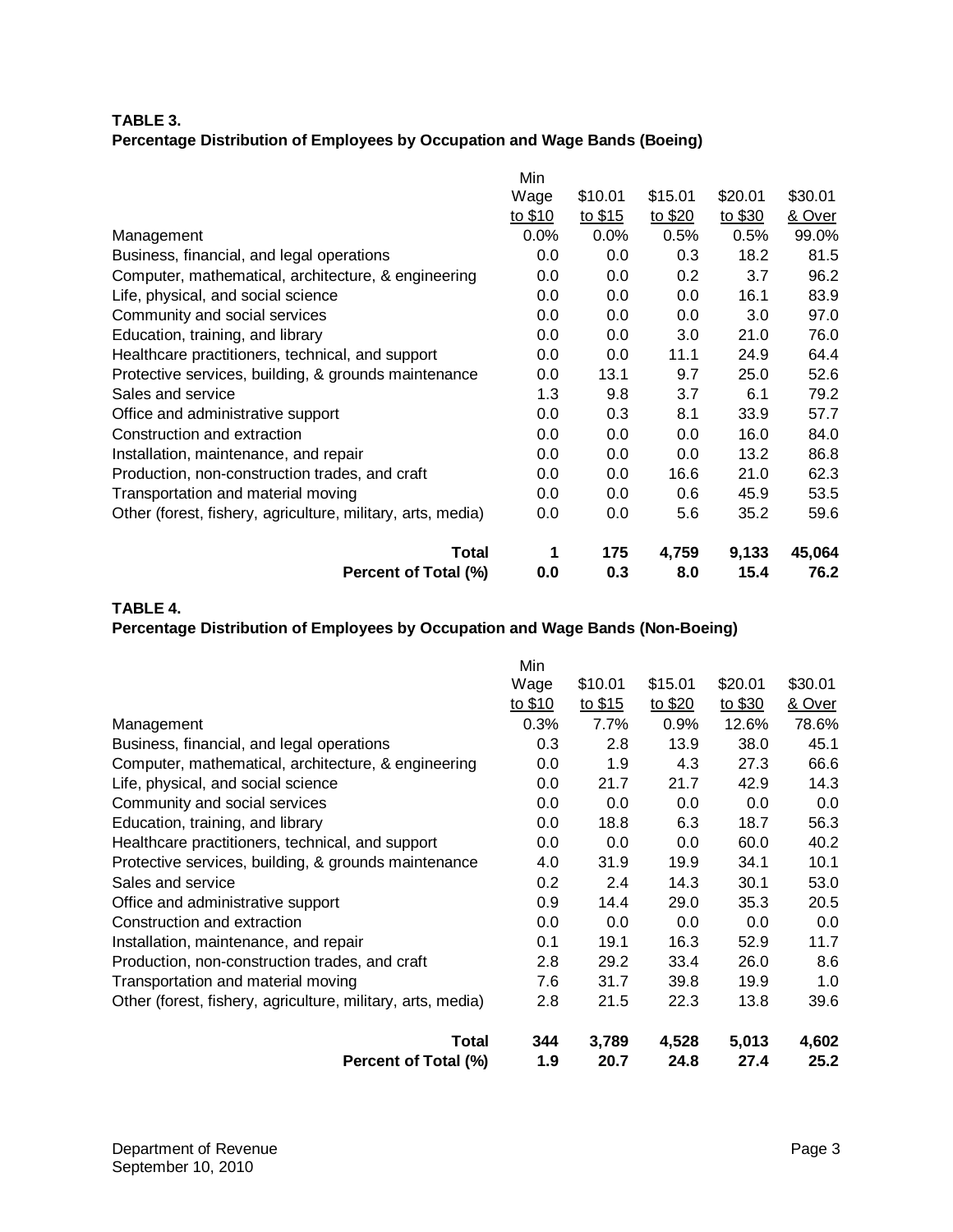As shown in Table 5, these accountability reports indicate that 95 percent of the employees in this industry were in permanent, full-time status. The reports also show that at least 9 out of 10 employees were eligible for medical and retirement benefits.

#### **TABLE 5.**

|  | Comparison of Boeing To Other Aerospace Firms - Wages, Employment Status, and Benefits |  |  |
|--|----------------------------------------------------------------------------------------|--|--|
|  |                                                                                        |  |  |

|                 |                                | <b>Percent of Employees</b> |               |               |
|-----------------|--------------------------------|-----------------------------|---------------|---------------|
|                 |                                | All Firms                   | <b>Boeing</b> | <b>Others</b> |
| <b>Wages</b>    | \$30.01 & Over                 | 64.1%                       | 76.2%         | 25.2%         |
|                 | \$20.01 to \$30                | 18.3                        | 15.4          | 27.4          |
|                 | \$15.01 to \$20                | 12.0                        | 8.0           | 24.8          |
|                 | \$10.01 to \$15                | 5.1                         | 0.3           | 20.7          |
|                 | Minimum Wage to \$10           | 0.4                         | 0.0           | 1.9           |
| <b>Status</b>   | Full-Time                      | 95.0%                       | 94.7%         | 96.0%         |
|                 | Part-Time                      | 0.6                         | 0.1           | 2.5           |
|                 | Temporary                      | 4.4                         | 5.2           | 1.4           |
|                 | Hired Through Temp Staff Firms | 4.7                         | 5.3           | 2.9           |
| <b>Benefits</b> | Eligible for Medical           | 93.9%                       | 94.8%         | 91.3%         |
|                 | Eligible for Retirement        | 92.1                        | 94.8          | 83.6          |

Table 6 shows that monthly contributions paid by employers varied considerably. Aerospace firms reported that their share of medical benefit payments was as high as \$1,175 a month for an employee and maximum dental benefits of \$900 a month. The median medical benefit payment was \$308 a month, and the median dental benefit was \$42 a month.

### **TABLE 6.**

### **Monthly Contributions Paid by Employer for Each Employee**

|                | Maximum | Median |
|----------------|---------|--------|
| <b>Medical</b> | \$1,175 | \$308  |
| <b>Dental</b>  | 900     | 42     |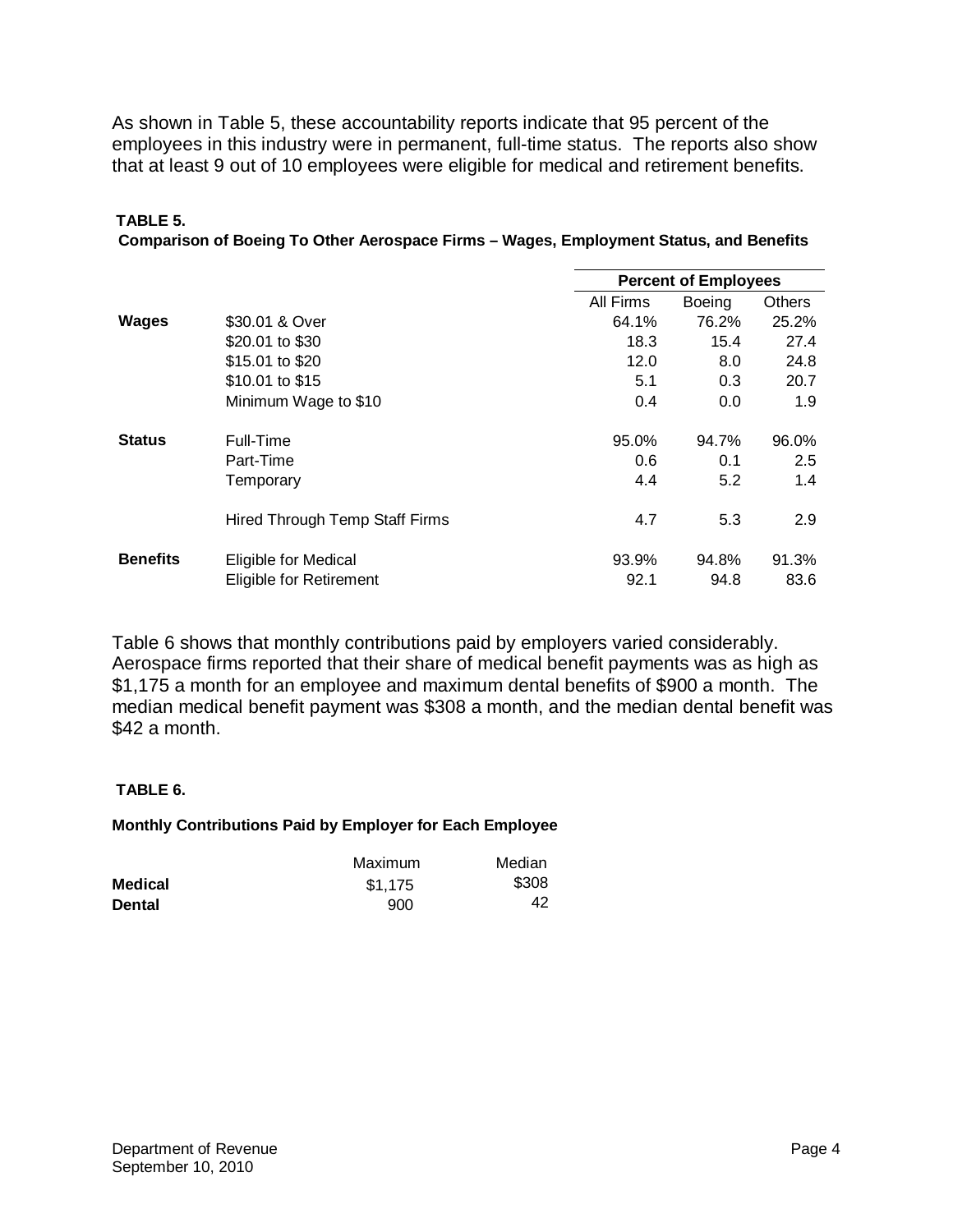# **RCW 82.32.534 Annual report requirement for tax preferences.**

(1)(a) Every person claiming a tax preference that requires a report under this section must file a complete annual report with the department. The report is due by April 30th of the year following any calendar year in which a person becomes eligible to claim the tax preference that requires a report under this section. The department may extend the due date for timely filing of annual reports under this section as provided in RCW 82.32.590.

 (b) The report must include information detailing employment, wages, and employerprovided health and retirement benefits for employment positions in Washington for the year that the tax preference was claimed. However, persons engaged in manufacturing commercial airplanes or components of such airplanes may report employment, wage, and benefit information per job at the manufacturing site for the year that the tax preference was claimed. The report must not include names of employees. The report must also detail employment by the total number of full-time, part-time, and temporary positions for the year that the tax preference was claimed.

 (c) Persons receiving the benefit of the tax preference provided by RCW 82.16.0421 or claiming any of the tax preferences provided by RCW 82.04.2909, 82.04.4481, 82.08.805, 82.12.805, or 82.12.022(5) must indicate on the annual report the quantity of product produced in this state during the time period covered by the report.

 (d) If a person filing a report under this section did not file a report with the department in the previous calendar year, the report filed under this section must also include employment, wage, and benefit information for the calendar year immediately preceding the calendar year for which a tax preference was claimed.

 (2) As part of the annual report, the department may request additional information necessary to measure the results of, or determine eligibility for, the tax preference.

 (3) Other than information requested under subsection (2) of this section, the information contained in an annual report filed under this section is not subject to the confidentiality provisions of RCW 82.32.330 and may be disclosed to the public upon request.

 (4) Except as otherwise provided by law, if a person claims a tax preference that requires an annual report under this section but fails to submit a complete report by the due date or any extension under RCW 82.32.590, the department must declare the amount of the tax preference claimed for the previous calendar year to be immediately due and payable. The department must assess interest, but not penalties, on the amounts due under this subsection. The interest must be assessed at the rate provided for delinquent taxes under this chapter, retroactively to the date the tax preference was claimed, and accrues until the taxes for which the tax preference was claimed are